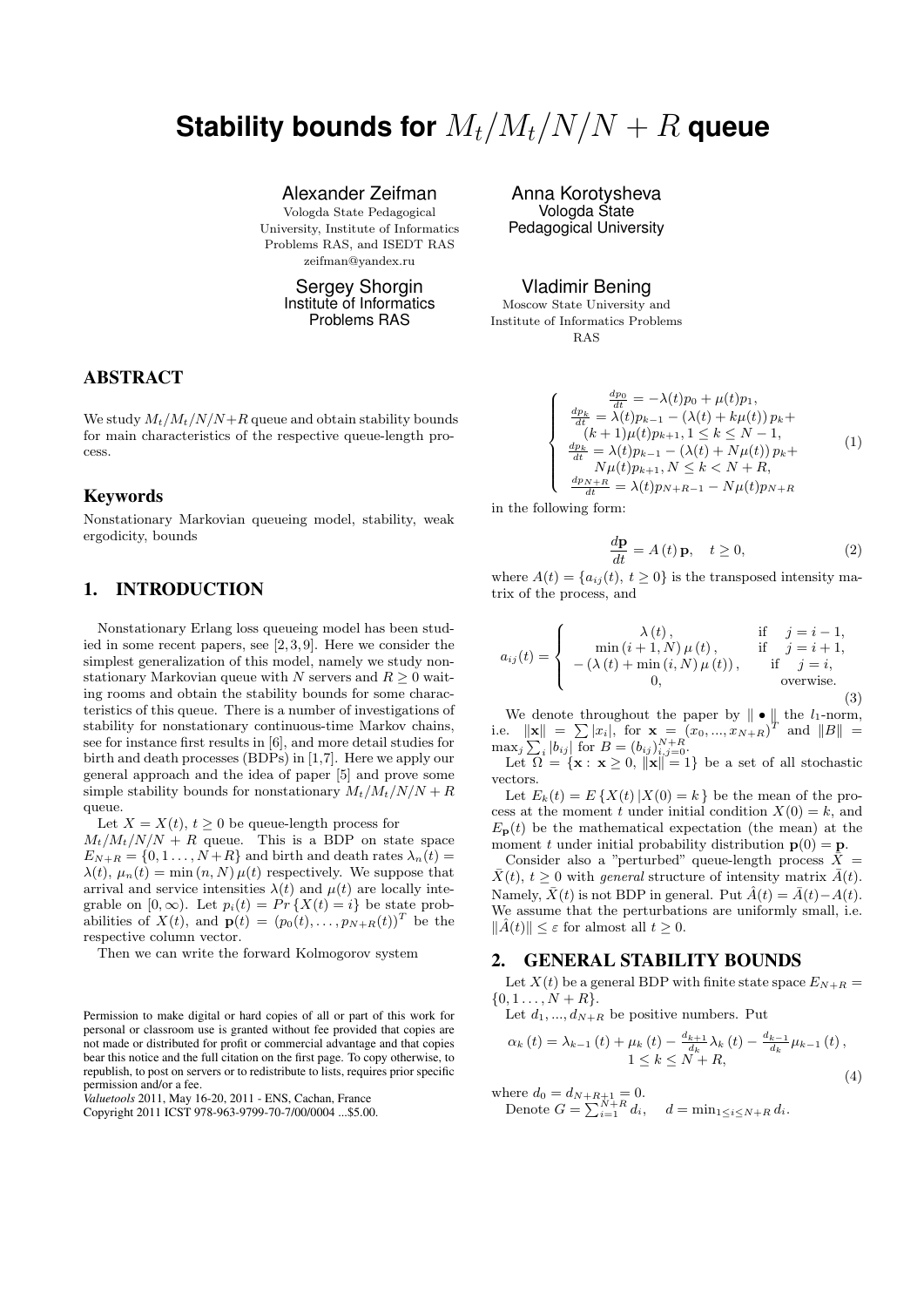THEOREM 1. Let there exist a positive sequence  $\{d_i\}$  and a positive number  $\theta$  such that

$$
\alpha_i(t) \geq \theta, \quad i = 1, 2, \dots, N + R, \ t \geq 0. \tag{5}
$$

Then the following stability bounds hold:

$$
\limsup_{t \to \infty} \|\mathbf{p}(t) - \bar{\mathbf{p}}(t)\| \le \frac{\varepsilon \left(1 + \log \frac{4G}{d}\right)}{\theta},\tag{6}
$$

and

$$
\limsup_{t \to \infty} \left| E_{\mathbf{p}}(t) - \bar{E}_{\bar{\mathbf{p}}}(t) \right| \le \frac{(N+R)\,\varepsilon \left(1 + \log \frac{4G}{d}\right)}{\theta},\tag{7}
$$

for arbitrary initial probability distributions  $p(0)$  and  $\bar{p}(0)$ for  $X(t)$  and  $\bar{X}(t)$  respectively.

**Proof.** Firstly we obtain the bounds on the rate of convergence. The property  $\sum_{i=0}^{N+R} p_i(t) = 1$  for any  $t \ge 0$  allows to put  $p_0(t) = 1 - \sum_{i \geq 1} p_i(t)$ , then we obtain the following system from (2)

$$
\frac{d\mathbf{z}(t)}{dt} = B(t)\mathbf{z}(t) + \mathbf{f}(t),\tag{8}
$$

where  $\mathbf{z}(t) = (p_1(t), \ldots, p_{N+R}(t))^T$  ,  $\mathbf{f}(t) = (\lambda_0(t), 0, \ldots, 0)^T$ , and  $B = (b_{ij})_{i,j=1}^{N+R} =$ 

$$
\begin{pmatrix}\n-(\lambda_0 + \lambda_1 + \mu_1) & (\mu_2 - \lambda_0) & -\lambda_0 & \cdots & -\lambda_0 \\
\lambda_1 & -(\lambda_2 + \mu_2) & -\mu_3 & \cdots & 0 \\
\vdots & \vdots & \vdots & \ddots & \vdots \\
\vdots & \vdots & \vdots & \ddots & \vdots \\
0 & \cdots & \lambda_{N+R-1} & -\mu_{N+R}\n\end{pmatrix}.
$$
\n(9)

Then we have

$$
\mathbf{z}(t) = V(t,s)\mathbf{z}(s) + \int_{s}^{t} V(t,z)\mathbf{f}(z) dz, \qquad (10)
$$

where  $V(t, z)$  is a Cauchy matrix for equation (8).

Consider now the triangular matrix

$$
D = \left(\begin{array}{cccc} d_1 & d_1 & d_1 & \cdots & d_1 \\ 0 & d_2 & d_2 & \cdots & d_2 \\ 0 & 0 & d_3 & \cdots & d_3 \\ \vdots & \vdots & \ddots & \vdots & \vdots \\ 0 & 0 & 0 & 0 & d_{N+R} \end{array}\right), \quad (11)
$$

and the respective norms  $\|\mathbf{x}\|_{1D} = \|D\mathbf{x}\|$ , and  $\|B\|_{1D} =$  $||DBD^{-1}||.$ 

We have  $DB(t)D^{-1} =$ 

$$
\begin{pmatrix}\n-(\lambda_0 + \mu_1) & \frac{d_1}{d_2} \mu_1 & \cdots & 0 \\
\frac{d_2}{d_1} \lambda_1 & -(\lambda_1 + \mu_2) & \cdots & 0 \\
0 & \frac{d_3}{d_2} \lambda_2 & \ddots & 0 \\
\vdots & 0 & \ddots & \ddots & \frac{d_N + R - 1}{d_N + R} \mu_N + R - 1 \\
0 & \cdots & \frac{d_N + R}{d_N + R - 1} \lambda_{N + R - 1} & -(\lambda_N + R - 1 + \mu_N + R)\n\end{pmatrix}
$$
\n(12)

and the following bound of the logarithmic norm  $\gamma(B(t))$  in 1D−norm holds (see for instance [3, 4, 8, 9]):

$$
\gamma(B)_{1D} = \max_{i} \left( \frac{d_{i+1}}{d_i} \lambda_i(t) + \frac{d_{i-1}}{d_i} \mu_{i-1}(t) - \lambda_{i-1}(t) + \mu_i(t) \right) = \max(-\alpha_i(t)) \le -\theta,
$$
 (13)

in accordance with (5). Therefore the following inequality holds:

$$
\|\mathbf{z}^*(t) - \mathbf{z}^{**}(t)\|_{1D} \le e^{-\theta(t-s)} \|\mathbf{z}^*(s) - \mathbf{z}^{**}(s)\|_{1D}, \quad (14)
$$

for any initial conditions  $\mathbf{z}^*(s)$ ,  $\mathbf{z}^{**}(s)$  and any  $s, t, 0 \le s \le t$ .

Then we obtain the following bound in 'natural' norm:

$$
\|\mathbf{p}^*(t) - \mathbf{p}^{**}(t)\| \le 2\|\mathbf{z}^*(t) - \mathbf{z}^{**}(t)\| =
$$
  
\n
$$
2\|D^{-1}D(\mathbf{z}^*(t) - \mathbf{z}^{**}(t))\| \le
$$
  
\n
$$
\frac{4}{d}\|\mathbf{z}^*(t) - \mathbf{z}^{**}(t)\|_{1D} \le
$$
  
\n
$$
\frac{4}{d}e^{-\theta(t-s)}\|\mathbf{z}^*(s) - \mathbf{z}^{**}(s)\|_{1D} \le
$$
  
\n
$$
\frac{4G}{d}e^{-\theta(t-s)}\|\mathbf{z}^*(s) - \mathbf{z}^{**}(s)\| \le
$$
  
\n
$$
\frac{4G}{d}e^{-\theta(t-s)}\|\mathbf{p}^*(s) - \mathbf{p}^{**}(s)\| \le \frac{8G}{d}e^{-\theta(t-s)},
$$

for any initial conditions  $\mathbf{p}^*(s)$ ,  $\mathbf{p}^{**}(s)$  and any  $s, t, 0 \leq$  $s \leq t$ .

Consider now the forward Kolmogorov system for perturbed process:

$$
\frac{d\bar{\mathbf{p}}}{dt} = \bar{\mathbf{A}}(t)\bar{\mathbf{p}}(t)
$$
\n(16)

Here we slightly modify the approach of paper [5]. Put

$$
\beta(t,s) = \sup_{\|\mathbf{v}\| = 1, \sum v_i = 0} \|U(t)\mathbf{v}\| =
$$
  

$$
\frac{1}{2} \max_{i,j} \sum_{k} |p_{ik}(t,s) - p_{jk}(t,s)|,
$$
 (17)

where  $U(t, s)$  is Cauchy matrix of equation (2), and  $p_{ik}(t, s) =$  $Pr\{X(t) = k | X(s) = i\}.$ Then

$$
\|\mathbf{p}(t)-\bar{\mathbf{p}}(t)\| \leq \beta(t,s)\|\mathbf{p}(s)-\bar{\mathbf{p}}(s)\| + \int_{s}^{t} \|\hat{A}(u)\|\beta(u,s)du.
$$
\n(18)

Moreover, the following estimates hold:

$$
\beta(t,s) \le 1, \quad \beta(t,s) \le \frac{ce^{-b(t-s)}}{2}, \ 0 \le s \le t,
$$
\n(19)

where  $c = \frac{8G}{d}$ ,  $b = \theta$ . Finally we have

 $\setminus$ 

 $\begin{array}{c} \begin{array}{c} \begin{array}{c} \end{array} \\ \begin{array}{c} \end{array} \end{array} \end{array}$ 

$$
\| \mathbf{p}(t) - \bar{\mathbf{p}}(t) \| \le
$$
\n
$$
\begin{cases}\n\| \mathbf{p}(s) - \bar{\mathbf{p}}(s) \| + (t - s)\varepsilon, & 0 < t < b^{-1} \log \frac{c}{2}, \\
b^{-1}(\log \frac{c}{2} + 1 - ce^{-b(t - s)})\varepsilon + \frac{c}{2}e^{-b(t - s)} \| \mathbf{p}(s) - \bar{\mathbf{p}}(s) \|, \\
t \ge b^{-1} \log \frac{c}{2}\n\end{cases}
$$
\n(20)

for any initial conditions  $p(s)$  and  $\bar{p}(s)$ . Hence for  $s = 0$ and  $t \to \infty$  we obtain (6).

The second bound  $(7)$  follows from the inequality

$$
\left|E_{\mathbf{p}}(t)-\bar{E}_{\bar{\mathbf{p}}}(t)\right|\leq \sum_{k}k|p_{k}(t)-\bar{p}_{k}(t)|\leq (N+R)\|\mathbf{p}(t)-\bar{\mathbf{p}}(t)\|.
$$

COROLLARY 1. Let  $\lambda(t)$  and  $\mu(t)$  be 1-periodic. Let (instead of (5)) there exist a positive sequence  $\{d_i\}$  and a positive number  $\varphi^*$  such that

$$
\alpha_i(t) \ge \varphi(t), \quad i = 1, 2, ..., N + R, 0 \le t \le 1,
$$
 (21)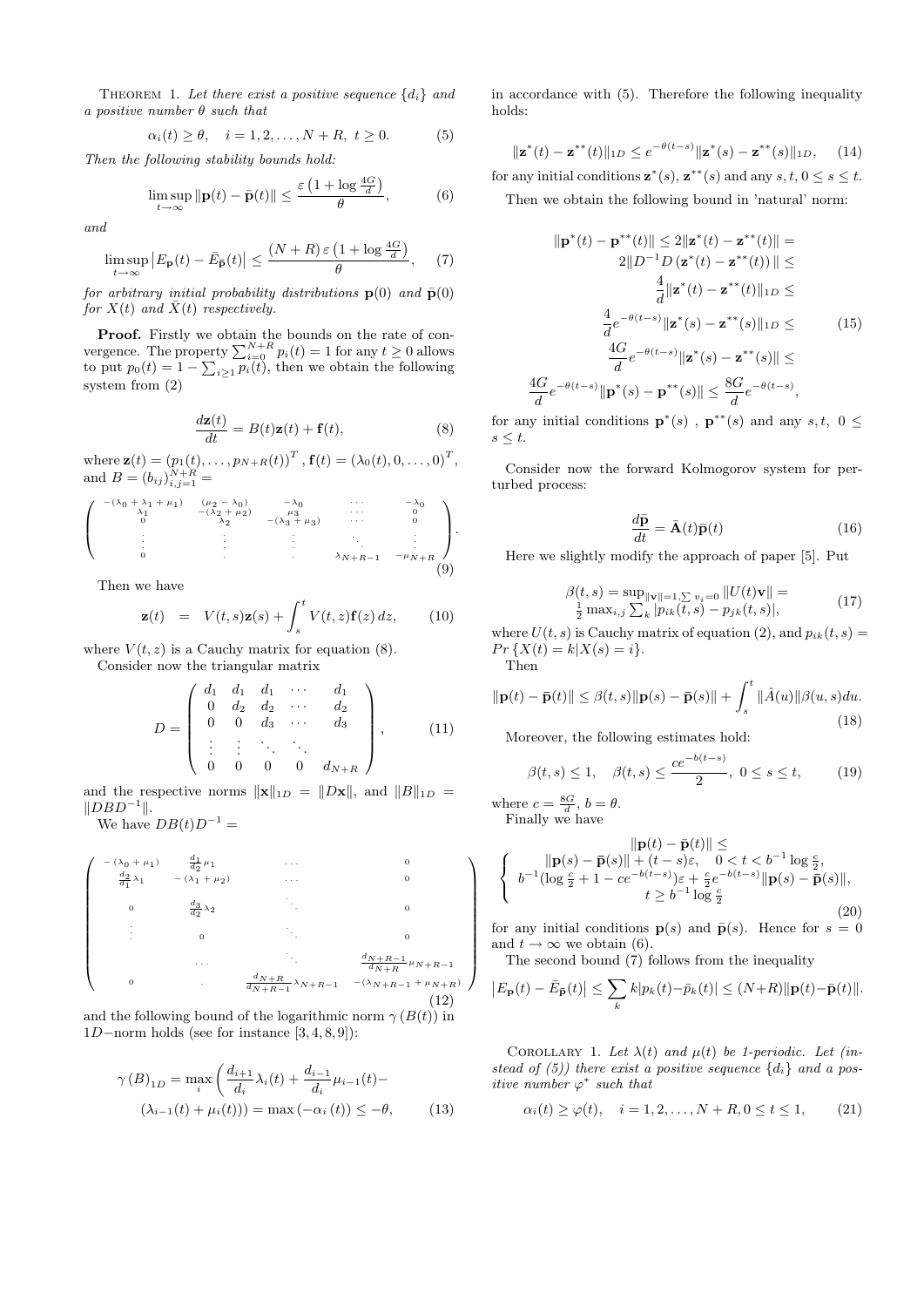where

$$
\int_0^1 \varphi(t) dt = \varphi^*.
$$
 (22)

Let

$$
K = \sup_{|t-s| \le 1} \int_s^t \varphi(\tau) \, d\tau < \infty. \tag{23}
$$

Then we have the following stability bounds:

$$
\limsup_{t \to \infty} \|\mathbf{p}(t) - \bar{\mathbf{p}}(t)\| \le \frac{\varepsilon \left(1 + \log \frac{4Ge^{K}}{d}\right)}{\varphi^*},\qquad(24)
$$

and

$$
\limsup_{t \to \infty} \left| E_{\mathbf{p}}(t) - \bar{E}_{\bar{\mathbf{p}}}(t) \right| \le \frac{(N+R)\,\varepsilon \left(1 + \log \frac{4Ge^{K}}{d}\right)}{\varphi^*},\tag{25}
$$

for arbitrary initial probability distributions  $p(0)$  and  $\bar{p}(0)$ for  $X(t)$  and  $\bar{X}(t)$  respectively.

**Proof.** The statement follows from inequality 
$$
e^{-\int_s^t \varphi(u) du} \le e^{K} e^{-\varphi^*(t-s)}
$$
.

We can use another approach to bounding the rate of convergence in 'natural' norm, namely, in the final part of (16) we have

$$
\|\mathbf{z}^*(s) - \mathbf{z}^{**}(s)\|_{1D} \le \|\mathbf{p}^*(s) - \mathbf{p}^{**}(s)\|_{1D}.
$$
 (26)

Put  $s = 0$ ,  $\mathbf{p}^*(0) = \pi(0)$ ,  $\mathbf{p}^{**}(0) = \mathbf{p}(0) = e_0$ , where  $\pi(t)$  is 1-periodic. Then we obtain  $\|\pi(0)\|_{1D} \le \limsup_{t\to\infty} \|\pi(t)\|_{1D}$ and

$$
\|\pi(t)\|_{1D} \le \|V(t,0)\pi(0)\|_{1D} + \left\|\int_0^t V(t,\tau)\mathbf{f}(\tau)d\tau\right\|_{1D} \le
$$
  

$$
\le e^{K}e^{-\varphi^*t}\|\pi(0)\|_{1D} + M_1 \int_0^t e^{-\int_{\tau}^t \varphi(u) du} d\tau (27)
$$
  

$$
\le e^{K}e^{-\varphi^*t}\|\pi(0)\|_{1D} + M_1 e^{K} \int_0^t e^{-\varphi^*(t-\tau)} d\tau,
$$

where  $e^{-\int_0^t \varphi(u)du} \leq e^{K}e^{-\varphi^*t}$  and  $\lambda_0(t) \leq M_1$  for almost all  $t \geq 0$ . Then

$$
\limsup_{t \to \infty} \|\pi(t)\|_{1D} \le \frac{M_1 e^K}{\varphi^*}.
$$
\n(28)

Therefore in (19) and (20) we have  $c = \frac{4e^{2K}M_1}{d\varphi^*}$ ,  $b = \varphi^*$ and choosing  $\bar{p}(0) = \bar{\pi}(0)$ , we obtain the following statement.

COROLLARY 2. Let  $\lambda_0(t) \leq M_1$  for almost all  $t \geq 0$ , and let the assumptions of Corollary 1 be fulfilled. Then the following bounds hold:

$$
\limsup_{t \to \infty} \|\mathbf{p}(t) - \bar{\mathbf{p}}(t)\| \le \frac{\varepsilon \left(1 + \log \frac{2e^{2K} M_1}{d\varphi^*}\right)}{\varphi^*},\tag{29}
$$

and

$$
\limsup_{t \to \infty} \left| E_{\mathbf{p}}(t) - \bar{E}_{\bar{\mathbf{p}}}(t) \right| \le \frac{\varepsilon (N+R) \left( 1 + \log \frac{2e^{2K} M_1}{d\varphi^*} \right)}{\varphi^*}.
$$
\n(30)

Now we consider essentially another approach. Denote

$$
W = \min_{i \ge 1} \frac{d_i}{i}, \quad m = \max_{|i-j|=1} \frac{d_i}{d_j}.
$$
 (31)

THEOREM 2. Let the assumptions of Corollary 2 be fulfilled. Then the following stability bound holds:

$$
\limsup_{t \to \infty} |E_{\mathbf{p}}(t) - \bar{E}_{\mathbf{p}}(t)| \leq \qquad (32)
$$

$$
\frac{2e^{K} \varepsilon e^{(1+m)\varepsilon}}{W \varphi^*} \left( (1+m) \frac{M_1 e^{K}}{\varphi^*} + \frac{d_1}{2} \right).
$$

Proof. Rewrite system (8) in the following form:

$$
\frac{d\mathbf{z}}{dt} = \bar{B}(t)\mathbf{z}(t) + \bar{f}(t) + \hat{B}(t)\mathbf{z}(t) + \hat{f}(t),\tag{33}
$$

where  $\hat{B}(t) = B(t) - \bar{B}(t)$ ,  $\hat{f}(t) = f(t) - \bar{f}(t)$ . Then in *any* norm the following bound holds:

$$
\|\mathbf{z}(t) - \bar{\mathbf{z}}(t)\| \le \int_0^t \|\bar{V}(t,\tau)\| (\|\hat{B}(\tau)\| \|\mathbf{z}(\tau)\| + \|\hat{f}(t)\|) d\tau,
$$
\n(34)

if the initial conditions  $\mathbf{z}(0) = \bar{\mathbf{z}}(0)$  are the same. We have

$$
\|\hat{B}(t)\|_{1D} = \|D\hat{B}(t)D^{-1}\|_{1} \le
$$
  
\n
$$
\max_{n} \left(\frac{\varepsilon}{2}(1 + \frac{d_{n+1}}{d_n}) + \frac{\varepsilon}{2}(1 + \frac{d_{n-1}}{d_n})\right) \le (1 + m)\varepsilon.
$$
 (35)

Therefore

 $\mathbf{r}$ 

$$
\gamma(\bar{B}(t))_{1D} \le \gamma(DB(t)D^{-1})_1 + \|\hat{B}(t)\|_{1D} \le -\varphi(t) + (1+m)\,\varepsilon.\,(36)
$$

On the other hand 1-periodicity of  $z(t)$  and  $\pi(t)$  implies the inequality  $||\mathbf{z}(t)||_{1D} \le ||\pi(t)||_{1D} \le \limsup_{t\to\infty} ||\pi(t)||_{1D}$ , and we can apply bound (28).

Moreover,

$$
||\mathbf{z}||_{1E} = \sum_{k\geq 1} k|p_k| = \sum_{k\geq 1} \frac{k}{d_k} d_k |p_k| \leq
$$
  
\n
$$
W^{-1} \sum_{k\geq 1} d_k |p_k| = W^{-1} \sum_{k\geq 1} d_k \left| \sum_{i\geq k} p_i - \sum_{i\geq k+1} p_i \right| \leq
$$
  
\n
$$
W^{-1} \sum_{k\geq 1} d_k \left( \left| \sum_{i\geq k} p_i \right| + \left| \sum_{i\geq k+1} p_i \right| \right) \leq
$$
  
\n
$$
\frac{2}{W} \sum_{k\geq 1} d_k \left| \sum_{i\geq k} p_i \right| \leq \frac{2}{W} ||\mathbf{z}||_{1D}.
$$
\n(37)

Note that  $\|\hat{f}(t)\|_{1D} = \frac{d_1\varepsilon}{2}$ . Hence we have

$$
\begin{split} \left| E_{\mathbf{p}}(t) - \bar{E}_{\mathbf{p}}(t) \right| &\leq \|\mathbf{z}(t) - \bar{\mathbf{z}}(t)\|_{1E} \leq \frac{2}{W} \|\mathbf{z}(t) - \bar{\mathbf{z}}(t)\|_{1D} \leq \\ &\leq \frac{2\varepsilon}{W} \left( (1+m) \frac{M_1 e^K}{\varphi^*} + \frac{d_1}{2} \right) \int_0^t e^{-\int_\tau^t (\varphi(u) - (1+m)\varepsilon) \, du} d\tau \leq \\ &\leq \frac{2e^K \varepsilon e^{(1+m)\varepsilon}}{W \varphi^*} \left( (1+m) \frac{M_1 e^K}{\varphi^*} + \frac{d_1}{2} \right). \end{split} \tag{38}
$$

# 3. BOUNDS FOR THE QUEUE-LENGTH PRO-**CESS**

Let now  $X(t)$  be a queue-length process for  $M_t/M_t/N/N$ + R queue. Then we have

$$
\alpha_k(t) = \lambda(t) + k\mu(t) - \frac{d_{k+1}}{d_k}\lambda(t) - \frac{d_{k-1}}{d_k}(k-1)\mu(t),
$$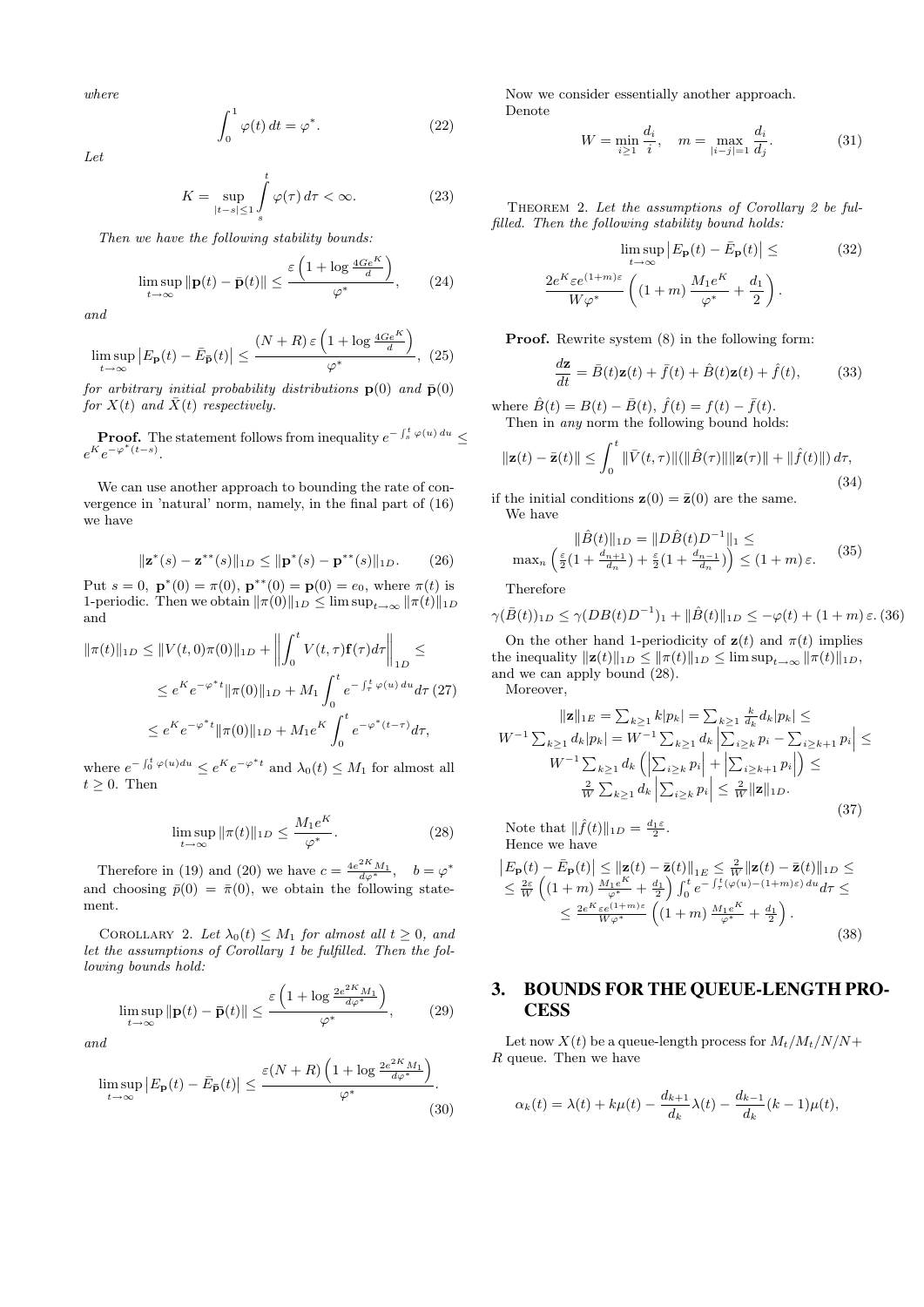if  $1 \leq k \leq N$ , and

$$
\alpha_k(t) = \lambda(t) + N\mu(t) - \frac{d_{k+1}}{d_k}\lambda(t) - \frac{d_{k-1}}{d_k}N\mu(t),
$$

if  $N < k \leq N + R$ .

#### First case, large service rate.

Let firstly there exist  $l > 1$  such that

$$
N\mu(t) - l\lambda(t) \ge \omega > 0,
$$
\n(39)

for almost all  $t \ge 0$ . Put  $d_1 = 1$ ,  $\frac{d_{k+1}}{d_k} = 1$ ,  $k \le N - 2$ , and  $\frac{d}{dx}$ +1

$$
\frac{a_{k+1}}{d_k} = l, \ k \ge N - 1.
$$

Then

$$
\alpha_{k}(t) = \begin{cases}\n\mu(t), & k < N - 1; \\
\mu(t) - (l - 1)\lambda(t), & k = N - 1; \\
(1 - \frac{1}{l})(N\mu(t) - l\lambda(t)), & N \leq k \leq N + R - 1; \\
N\mu(t)(1 - \frac{1}{l}) + \lambda(t), & k = N + R.\n\end{cases}
$$
\n(40)

Suppose  $l \leq \frac{N}{N-1}$ , hence

$$
\varphi(t) = \min_{k} \alpha_{k}(t) = \left(1 - \frac{1}{l}\right) \left(N\mu(t) - l\lambda(t)\right). \tag{41}
$$

PROPOSITION 1. Let  $(39)$  be satisfied. Then stability estimates (6) and (7) hold, where  $\theta = (1 - \frac{1}{l})\omega$ ,  $d = 1$  and  $G = N - 1 + \sum_{i=1}^{R+1} l^i$ .

PROPOSITION 2. Let arrival and service rates  $\lambda(t)$  and  $\mu(t)$  be 1-periodic. Let (instead of (39)) there exist  $\zeta$  such that

$$
\int_0^1 \left( N\mu\left(t\right) - l\lambda\left(t\right) \right) dt \ge \zeta > 0. \tag{42}
$$

Then bounds (24) and (25) hold, where  $\varphi^* = (1 - \frac{1}{l})\zeta$ ,  $d =$ 1 and  $G = N - 1 + \sum_{i=1}^{R+1} l^i$ .

Suppose now  $l \geq \frac{N}{N-1}$ .

PROPOSITION 3. Let arrival and service rates  $\lambda(t)$  and  $\mu(t)$  be 1-periodic,  $\lambda(t) \leq M_1$  for almost all  $t \in [0,1]$ . Let there exist  $l > 1$  such that

$$
\min_{k} \alpha_{k} = \mu(t), \int_{0}^{1} \mu(t) dt \ge \psi > 0, K = \sup_{|t-s| \le 1} \int_{s}^{t} \mu(\tau) d\tau.
$$
\n(43)

Then the following bounds hold:

$$
\limsup_{t \to \infty} \|\mathbf{p}(t) - \bar{\mathbf{p}}(t)\| \le \frac{\varepsilon \left(1 + \log \frac{2e^{2K}M_1}{\psi}\right)}{\psi},\tag{44}
$$

$$
\limsup_{t \to \infty} |E_{\mathbf{p}}(t) - \bar{E}_{\mathbf{p}}(t)| \leq (45)
$$

$$
\frac{2\varepsilon (N-1)e^{K}e^{(1+l)\varepsilon}}{\psi}\left((1+l)\frac{M_{1}e^{K}}{\psi}+\frac{1}{2}\right).
$$

**Proof.** Bound (44) follows from Corollary 2 for  $d = 1$  and  $\varphi^* = \psi$ . Bound (45) follows from Theorem 2 for  $d = 1$ ,  $\varphi^* = \psi, m = l \text{ and } W = \frac{1}{N-1}.$ 

## Second case, large arrival rate.

Let firstly for some  $l < 1$  the following inequality holds:

$$
l\lambda(t) - N\mu(t) \ge \omega > 0 \tag{46}
$$

Put  $\frac{d_{k+1}}{d_k} = l, k \ge 1$ . Then

$$
\alpha_{k}(t) = \begin{cases}\n\left(\frac{1}{l} - 1\right) (l\lambda(t) - k\mu(t)) + \mu(t), & k \leq N - 1; \\
\left(\frac{1}{l} - 1\right) (l\lambda(t) - N\mu(t)), & N \leq k \leq N + R - 1; \\
\lambda(t) - N\left(\frac{1}{l} - 1\right)\mu(t), & k = N + R\n\end{cases}
$$
\n(47)

and

$$
\varphi(t) = \min_{k} \alpha_{k}(t) = \left(\frac{1}{l} - 1\right) \left(l\lambda(t) - N\mu(t)\right). \tag{48}
$$

PROPOSITION 4. Let (46) be fulfilled. Then stability estimates (6) and (7) hold, where  $\theta = (\frac{1}{l} - 1)\omega$ ,  $d = l^{N+R}$ and  $G < N + R$ .

PROPOSITION 5. Let now  $\lambda(t)$  and  $\mu(t)$  be 1-periodic. Let for some positive  $\zeta$ 

$$
\int_0^1 (l\lambda(t) - N\mu(t)) dt \ge \zeta > 0.
$$
 (49)

Then the following stability bounds hold:

$$
\limsup_{t \to \infty} \|\mathbf{p}(t) - \bar{\mathbf{p}}(t)\| \le \frac{\varepsilon \left(1 + \log \frac{4e^{K}(N+R)}{l^{N+R}}\right)}{\left(\frac{1}{l} - 1\right)\zeta},\qquad(50)
$$

and

$$
\limsup_{t \to \infty} |E_{\mathbf{p}}(t) - \bar{E}_{\bar{\mathbf{p}}}(t)| \le \frac{(N+R)\varepsilon \left(1 + \log \frac{4e^{K}(N+R)}{l^{N+R}}\right)}{\left(\frac{1}{l} - 1\right)\zeta}.
$$
\n(51)

# 4. EXAMPLES

EXAMPLE 1. Let  $\lambda(t) = 9 + \sin 2\pi t$ ,  $\mu(t) = 1 + \cos 2\pi t$ ,  $N =$ 100,  $R = 10^5$ ,  $\varepsilon = 10^{-6}$ .

The assumptions of Proposition 3 are fulfilled for  $l = 2$ . Then  $M_1 = 10$ ,  $K = 1 + \frac{1}{\pi}$ ,  $\psi = 1$  and we have the following stability bounds:

$$
\limsup_{t \to \infty} \|\mathbf{p}(t) - \bar{\mathbf{p}}(t)\| \le 6.632 \cdot 10^{-6}
$$
 (52)

and

$$
\limsup_{t \to \infty} |E_{\mathbf{p}}(t) - \bar{E}_{\bar{\mathbf{p}}}(t)| \le 0.084. \tag{53}
$$

Hence we can apply the approach of  $\lbrack 8 \rbrack$  and find the limit

characteristics approximately with the same error  $\varepsilon$  as the respective characteristics of truncated process with  $m = 146$ and  $t \in [21.0, 22.0]$ . The corresponding graphs are shown in Figures 1-2.